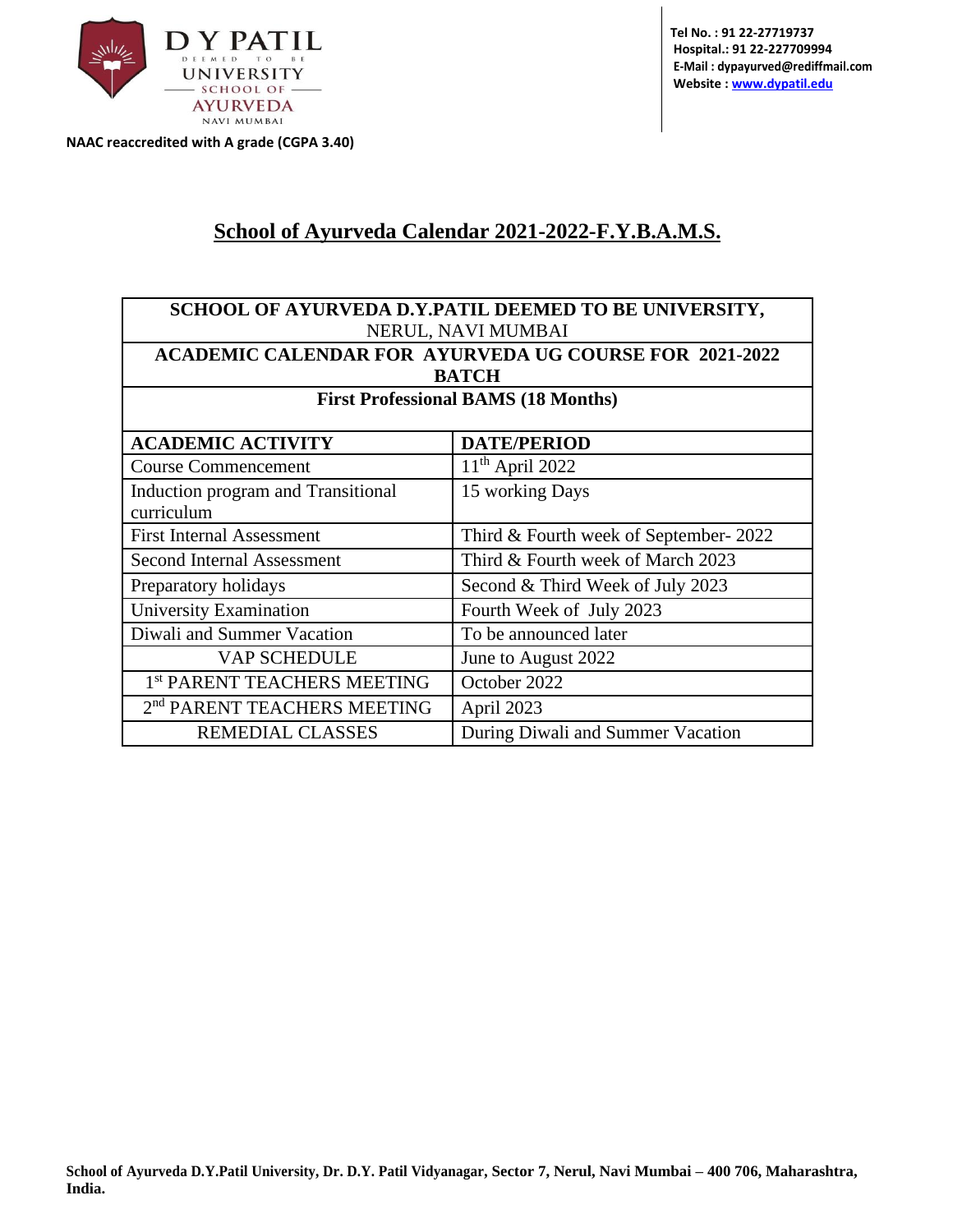

**NAAC reaccredited with A grade (CGPA 3.40)**

 $\mathsf{r}$ 

┑

## **School of Ayurveda Calendar 2021-2022**

| SCHOOL OF AYURVEDA D.Y.PATIL DEEMED TO BE UNIVERSITY, | NERUL, NAVI MUMBAI                                     |                                                                                                                |  |  |  |  |  |
|-------------------------------------------------------|--------------------------------------------------------|----------------------------------------------------------------------------------------------------------------|--|--|--|--|--|
| <b>ACADEMIC SCHEDULE 2021-2022</b>                    |                                                        |                                                                                                                |  |  |  |  |  |
|                                                       | <b>First Term</b>                                      | <b>Second Term</b>                                                                                             |  |  |  |  |  |
| F.Y.B.A.M.S.(SENIOR)                                  | 16.03.2021 TO<br>01.08.2021                            | 02.08.2021 TO 31.01.2022                                                                                       |  |  |  |  |  |
| <b>TERMINAL EXAM</b>                                  | 19.07.2021 (SENIOR BATCH)                              |                                                                                                                |  |  |  |  |  |
| PRELIM EXAM                                           | 14.12.2021 (SENIOR BATCH)                              |                                                                                                                |  |  |  |  |  |
| UNIVERSITY EXAM                                       | 15.01.2022 (SENIOR BATCH)                              |                                                                                                                |  |  |  |  |  |
|                                                       |                                                        |                                                                                                                |  |  |  |  |  |
| 1st PARENT TEACHERS MEETING                           | OCTOBER 2021                                           |                                                                                                                |  |  |  |  |  |
| 2 <sup>nd</sup> PARENT TEACHERS MEETING               | <b>APRIL 2022</b>                                      |                                                                                                                |  |  |  |  |  |
| <b>REMEDIAL CLASSES</b>                               |                                                        | DURING DIWALI AND SUMMER VACATION                                                                              |  |  |  |  |  |
| <b>S.Y.B.A.M.S.</b>                                   | 14.03.2022<br>(JUNIOR)                                 | 07.06.2021 TO 26.10.2021<br>(SENIOR BATCH)                                                                     |  |  |  |  |  |
| <b>TERMINAL EXAM</b>                                  | JUNE 2022 (JUNIOR BATCH)                               |                                                                                                                |  |  |  |  |  |
| PRELIM EXAM                                           | 17.08.2021 (SENIOR BATCH)                              |                                                                                                                |  |  |  |  |  |
| <b>UNIVERSITY EXAM</b>                                | 10.11.2021 (SENIOR BATCH)                              |                                                                                                                |  |  |  |  |  |
| VAP SCHEDULE                                          | 10.03.2022 to 27.05.2022                               |                                                                                                                |  |  |  |  |  |
| 1st PARENT TEACHERS MEETING                           | OCTOBER 2021                                           |                                                                                                                |  |  |  |  |  |
| 2 <sup>nd</sup> PARENT TEACHERS MEETING               | <b>APRIL 2022</b>                                      |                                                                                                                |  |  |  |  |  |
| <b>REMEDIAL CLASSES</b>                               |                                                        | DURING DIWALI AND SUMMER VACATION                                                                              |  |  |  |  |  |
| <b>T.Y.B.A.M.S.</b>                                   | 20.12.2021<br>(JUNIOR)                                 | 17.08.2021 TO 31.01.2022<br>(SENIOR BATCH)                                                                     |  |  |  |  |  |
| <b>TERMINAL EXAM</b>                                  | 02.08.2021 (SENIOR BATCH)<br>20.06.2022 (JUNIOR BATCH) |                                                                                                                |  |  |  |  |  |
| PRELIM EXAM                                           | 14.12.2021 (SENIOR BATCH)                              |                                                                                                                |  |  |  |  |  |
| <b>UNIVERSITY EXAM</b>                                | 15.01.2022 (SENIOR BATCH)                              |                                                                                                                |  |  |  |  |  |
| VAP SCHEDULE                                          | 10.01.22 to 30.04.22                                   |                                                                                                                |  |  |  |  |  |
| 1st PARENT TEACHERS MEETING                           | OCTOBER 2021                                           |                                                                                                                |  |  |  |  |  |
| 2 <sup>nd</sup> PARENT TEACHERS MEETING               | <b>APRIL 2022</b>                                      |                                                                                                                |  |  |  |  |  |
| REMEDIAL CLASSES                                      |                                                        | DURING DIWALI AND SUMMER VACATION                                                                              |  |  |  |  |  |
| <b>FOURTH YEAR B.A.M.S.</b>                           | <b>FEBRUARY</b><br>2022 (JUNIOR)                       | 01.06.2021 TO 31.12.2021 (2ND<br>TERM) (SENIOR BATCH)<br>01.01.2022 TO 31.05.2022 (3RD<br>TERM) (SENIOR BATCH) |  |  |  |  |  |
| 1 <sup>st</sup> TERMINAL EXAM                         | 02.07.2021 (SENIOR BATCH)<br>20.06 2022 (JUNIOR BATCH) |                                                                                                                |  |  |  |  |  |
| 2 <sup>nd</sup> TERMINAL EXAM                         | 22.12.2021 (SENIOR BATCH)                              |                                                                                                                |  |  |  |  |  |

**School of Ayurveda D.Y.Patil University, Dr. D.Y. Patil Vidyanagar, Sector 7, Nerul, Navi Mumbai – 400 706, Maharashtra, India.**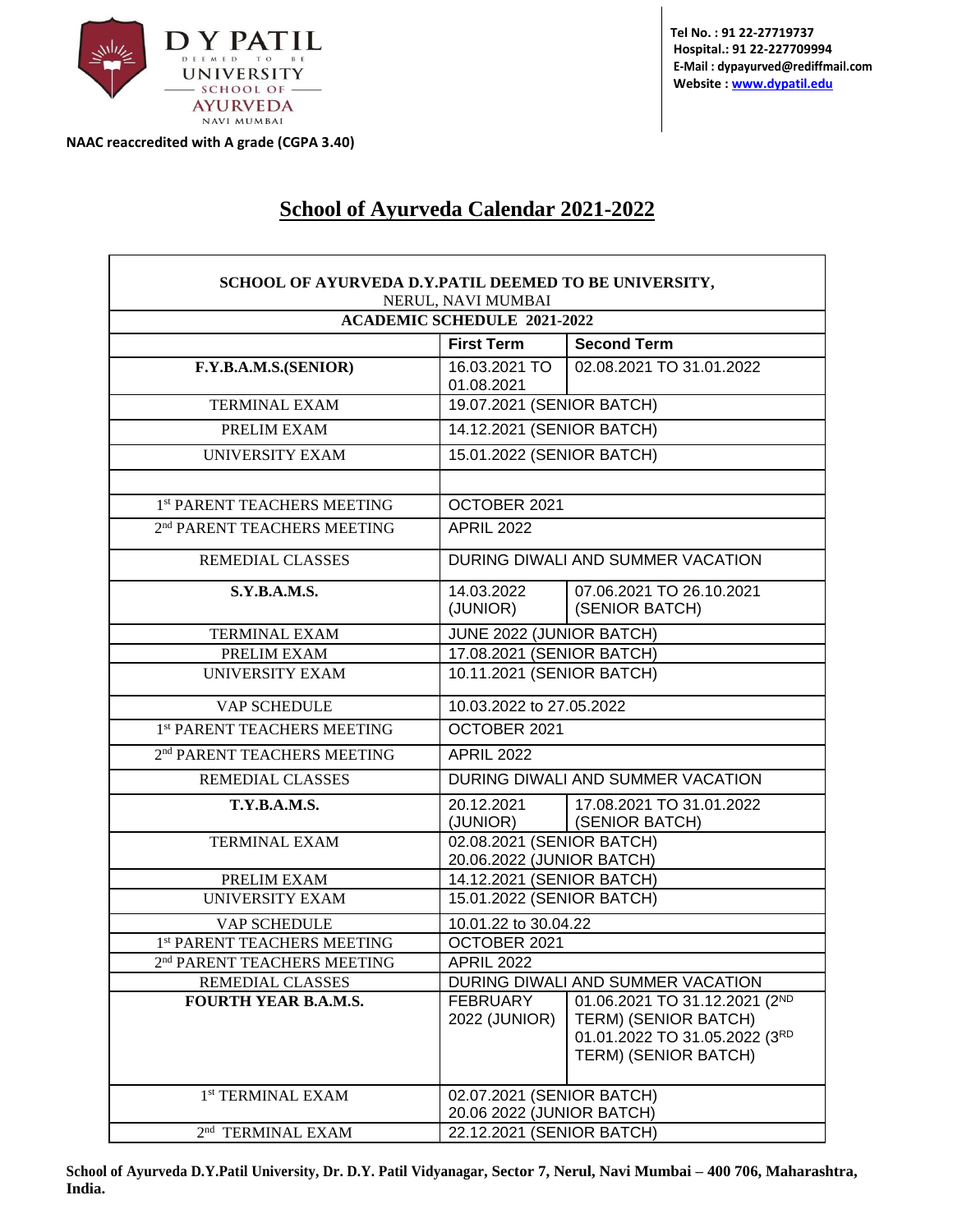

**Tel No. : 91 22-27719737 Hospital.: 91 22-227709994 E-Mail : dypayurved@rediffmail.com Website [: www.dypatil.edu](http://www.dypatil.edu/)**

**NAAC reaccredited with A grade (CGPA 3.40)**

| PRELIM EXAM                             | 18.04.2022 (SENIOR BATCH) TENTATIVE           |
|-----------------------------------------|-----------------------------------------------|
| <b>UNIVERSITY EXAM</b>                  | 16.05.2022 (SENIOR BATCH) TENTATIVE           |
| VAP SCHEDULE                            | 05.02.22 to 21.05.22                          |
| 1st PARENT TEACHERS MEETING             | OCTOBER 2021                                  |
| 2 <sup>nd</sup> PARENT TEACHERS MEETING | <b>APRIL 2022</b>                             |
| <b>REMEDIAL CLASSES</b>                 | DURING DIWALI AND SUMMER VACATION             |
| <b>COMMENCEMENT OF PG FIRST YEAR</b>    | 2 <sup>nd</sup> MARCH 2022                    |
| <b>SUBMISSION OF SYNOPSIS</b>           | LAST WEEK OF AUGUST 2022                      |
| APPROVAL OF SYNOPSIS                    | SEPTEMBER 2022                                |
| FIRST YEAR UNIVERSITY EXAMINATION       | FEBRUARY 2023                                 |
| ANNOUNCEMENT OF RESULTS                 | LAST WEEK OF FEBRUARY 2023                    |
| <b>COMMENCEMENT OF PG SECOND YEAR</b>   | 1 <sup>ST</sup> MARCH 2023                    |
| <b>DISSERTATION SUBMISSION</b>          | LAST WEEK OF OCTOBER 2024                     |
| FINAL PG UNIVERSITY EXAMINATION         | FEBRUARY 2025                                 |
| ANNOUNCEMENT OF RESULTS                 | <b>MARCH 2025</b>                             |
| VAP SCHEDULE                            | <b>MARCH TO SEPTEMBER 2022</b>                |
| <b>EDUCATIONAL VISITS</b>               | OCTOBER 2021                                  |
| <b>SPORTS WEEK</b>                      | FEBRUARY 2022-TENTATIVE                       |
| <b>CULTURAL WEEK</b>                    | <b>MARCH 2022-TENTATIVE</b>                   |
| <b>DIWALI VACATION</b>                  | 30 <sup>TH</sup> OCTOBER TO 9TH NOVEMBER 2021 |
| <b>SUMMER VACATION</b>                  | 2ND MAY TO 31ST MAY 2022                      |
| <b>BOS MEETINGS</b>                     | DECEMBER 2021 AND MAY 2022                    |
| <b>IQAC MEETINGS</b>                    | JUNE 2021 AND OCTOBER 2021                    |
| <b>ACADEMIC AUDIT</b>                   | DECEMBER 2021                                 |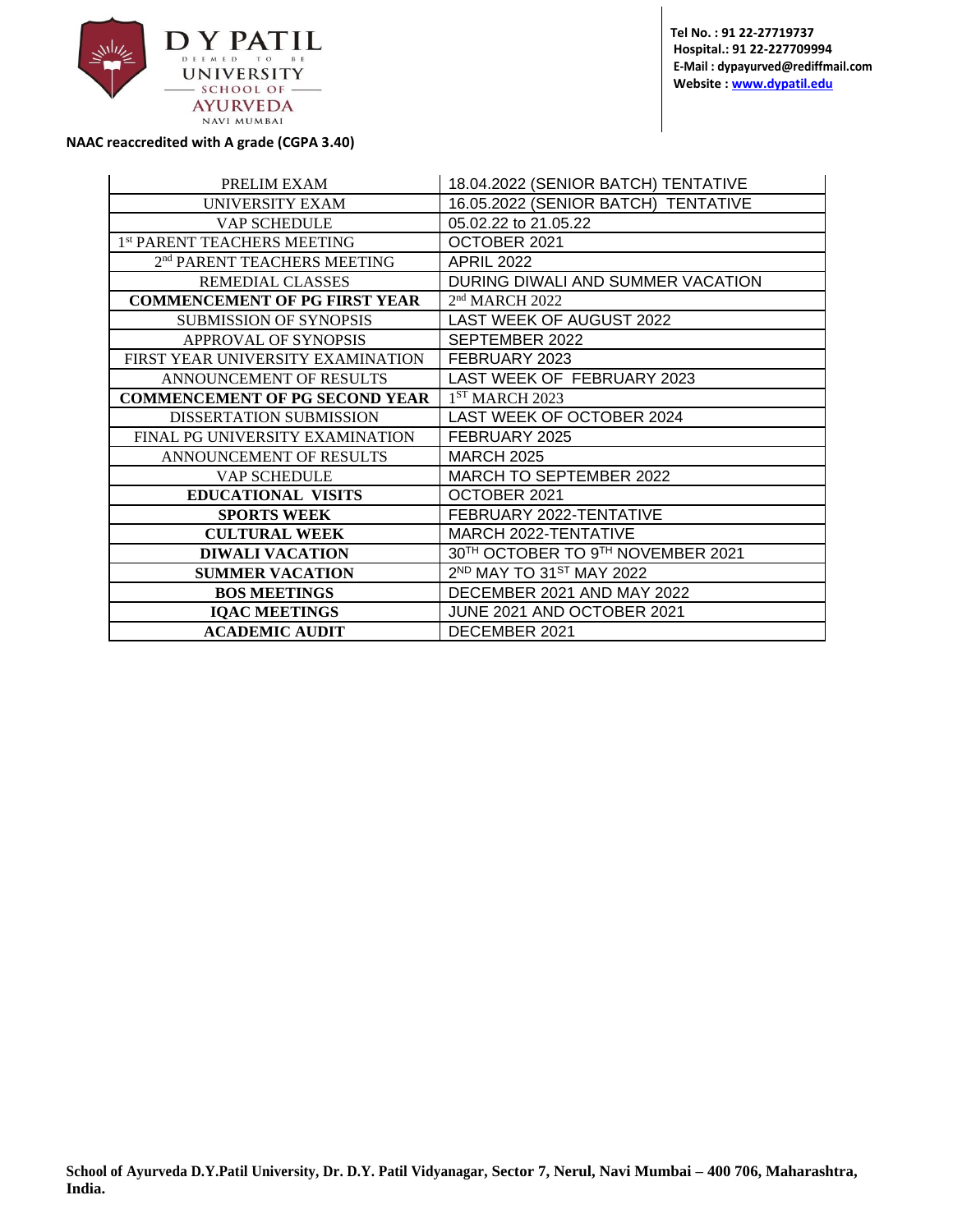| <b>June 2021</b> |                                                                                            |                                                                                       |                  |              |                  |    |  |  |
|------------------|--------------------------------------------------------------------------------------------|---------------------------------------------------------------------------------------|------------------|--------------|------------------|----|--|--|
| Sunday           | <b>Monday</b><br>Tuesday<br>Friday<br>Saturday<br>Wednesda<br><b>Thursday</b>              |                                                                                       |                  |              |                  |    |  |  |
|                  |                                                                                            | <b>COMMENCEMENT OF</b><br>II <sup>nd</sup> TERM Fourth<br>year BAMS (Senior<br>Batch) | $\boldsymbol{2}$ | $\mathbf{3}$ | $\boldsymbol{4}$ | 5  |  |  |
| $\overline{6}$   | $\overline{7}$<br><b>COMMENCEMENT OF</b><br>II <sup>nd</sup> TERM SYBAMS<br>(Senior Batch) | 8                                                                                     | 9                | 10           | 11               | 12 |  |  |
| 13               | 14                                                                                         | 15                                                                                    | 16               | 17           | 18               | 19 |  |  |
| 20               | 21                                                                                         | 22                                                                                    | 23               | 24           | 25               | 26 |  |  |
| 27               | 28                                                                                         | 29                                                                                    | 30               |              |                  |    |  |  |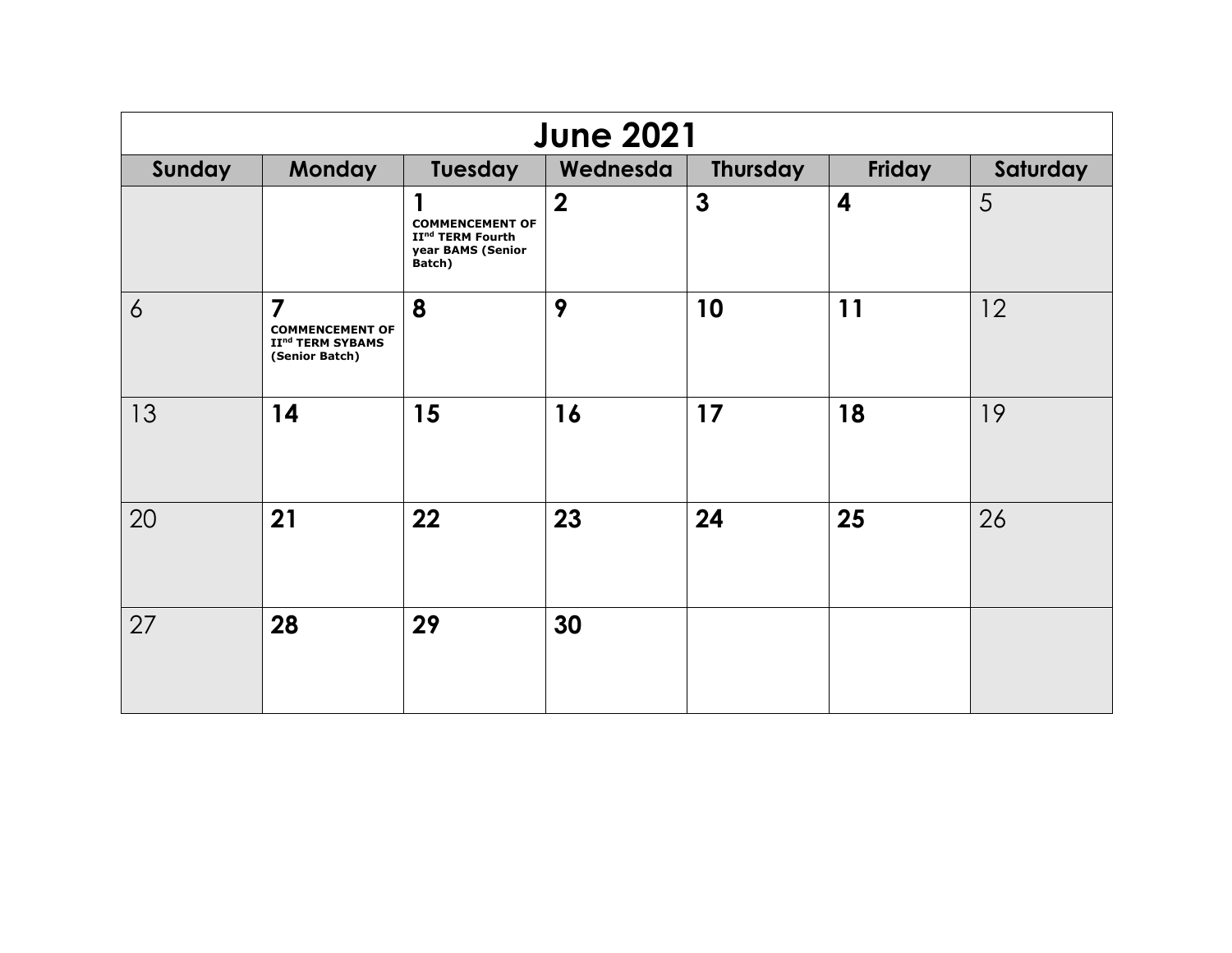| <b>July 2021</b> |                                                                                     |                  |                       |                 |                                                                                                                     |          |  |  |
|------------------|-------------------------------------------------------------------------------------|------------------|-----------------------|-----------------|---------------------------------------------------------------------------------------------------------------------|----------|--|--|
| Sunday           | Monday                                                                              | Tuesday          | Wednesday             | <b>Thursday</b> | Friday                                                                                                              | Saturday |  |  |
|                  |                                                                                     |                  |                       | 1               | $\boldsymbol{2}$<br><b>COMMENCEMENT OF</b><br><b>Ist TERMINAL EXAM</b><br><b>Fourth year BAMS</b><br>(Senior Batch) | 3        |  |  |
| $\overline{4}$   | 5                                                                                   | $\boldsymbol{6}$ | $\overline{7}$        | 8               | 9                                                                                                                   | 10       |  |  |
| 11               | 12                                                                                  | 13               | 14                    | 15              | 16                                                                                                                  | 17       |  |  |
| 18               | 19<br><b>COMMENCEMENT OF</b><br><b>FYBAMS TERMINAL</b><br><b>EXAM(Senior Batch)</b> | 20               | 21<br><b>BAKRI ID</b> | 22              | 23                                                                                                                  | 24       |  |  |
| 25               | 26                                                                                  | 27               | 28                    | 29              | 30                                                                                                                  | 31       |  |  |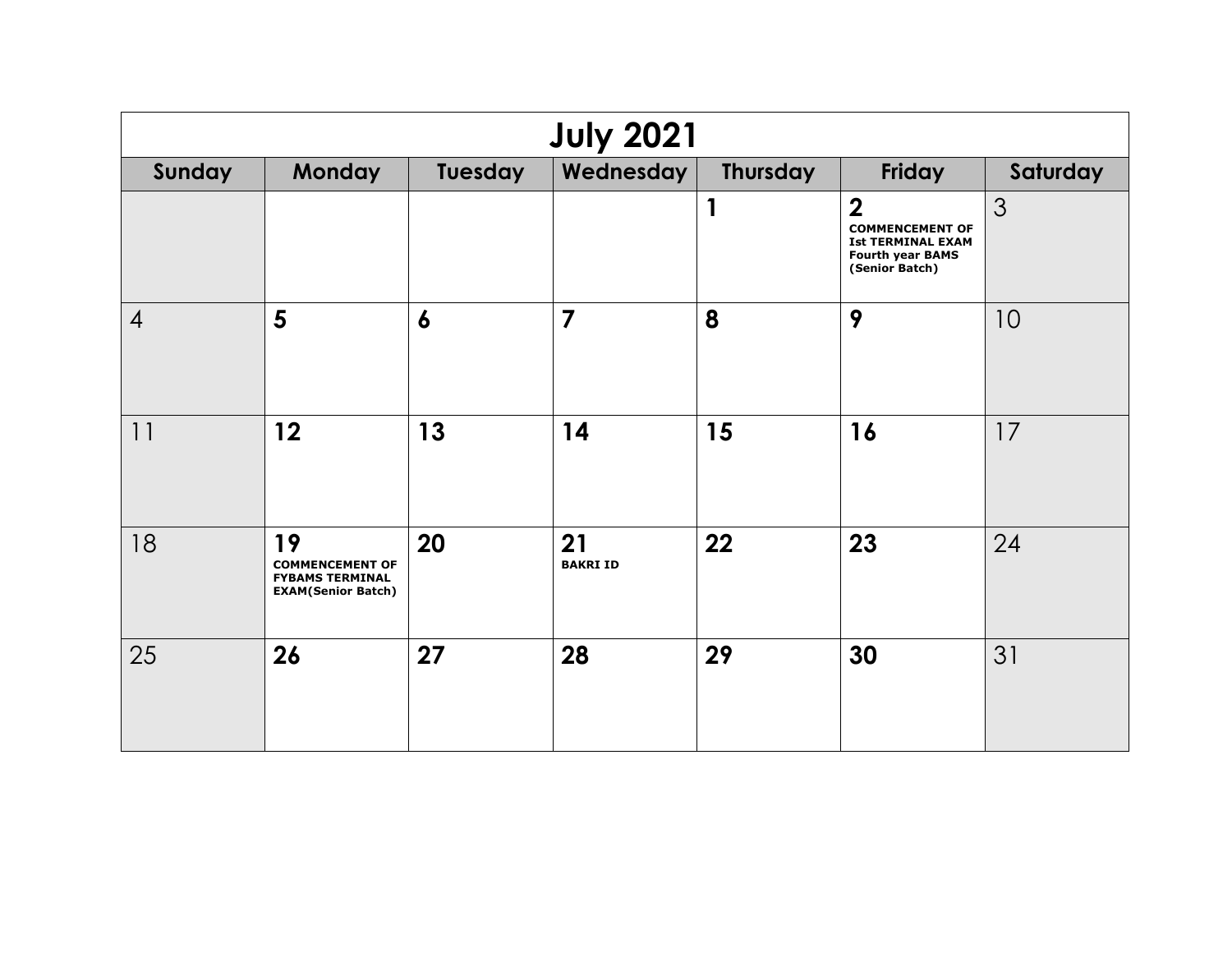| August 2021                   |                                                                                                                                                    |                                                                                                                                                                             |                         |                      |                  |                |
|-------------------------------|----------------------------------------------------------------------------------------------------------------------------------------------------|-----------------------------------------------------------------------------------------------------------------------------------------------------------------------------|-------------------------|----------------------|------------------|----------------|
| Sunday                        | <b>Monday</b>                                                                                                                                      | Tuesday                                                                                                                                                                     | Wednesday               | <b>Thursday</b>      | Friday           | Saturday       |
| 1                             | $\overline{2}$<br><b>COMMENCEMENT OF</b><br><b>IInd TERM FYBAMS</b><br>(Senior Batch) /<br><b>TERMINAL EXAM</b><br><b>TYBAMS (Senior</b><br>Batch) | $\mathbf{3}$                                                                                                                                                                | $\overline{\mathbf{4}}$ | 5                    | $\boldsymbol{6}$ | $\overline{7}$ |
| 8                             | 9                                                                                                                                                  | 10                                                                                                                                                                          | 11                      | 12                   | 13               | 14             |
| 15<br><b>INDEPENDENCE DAY</b> | 16<br><b>PARSI NEW YEAR</b>                                                                                                                        | 17<br><b>COMMENCEMENT OF</b><br><b>SYBAMS (Senior</b><br><b>Batch)PRELIMINAR</b><br>Y EXAM<br><b>COMMENCEMENT OF</b><br><b>IInd Term</b><br><b>TYBAMS (Senior</b><br>Batch) | 18                      | 19<br><b>MOHARAM</b> | 20               | 21             |
| 22                            | 23                                                                                                                                                 | 24                                                                                                                                                                          | 25                      | 26                   | 27               | 28             |
| 29                            | 30                                                                                                                                                 | 31<br><b>END OF SYBAMS</b><br><b>PRELIMINARY EXAM</b>                                                                                                                       |                         |                      |                  |                |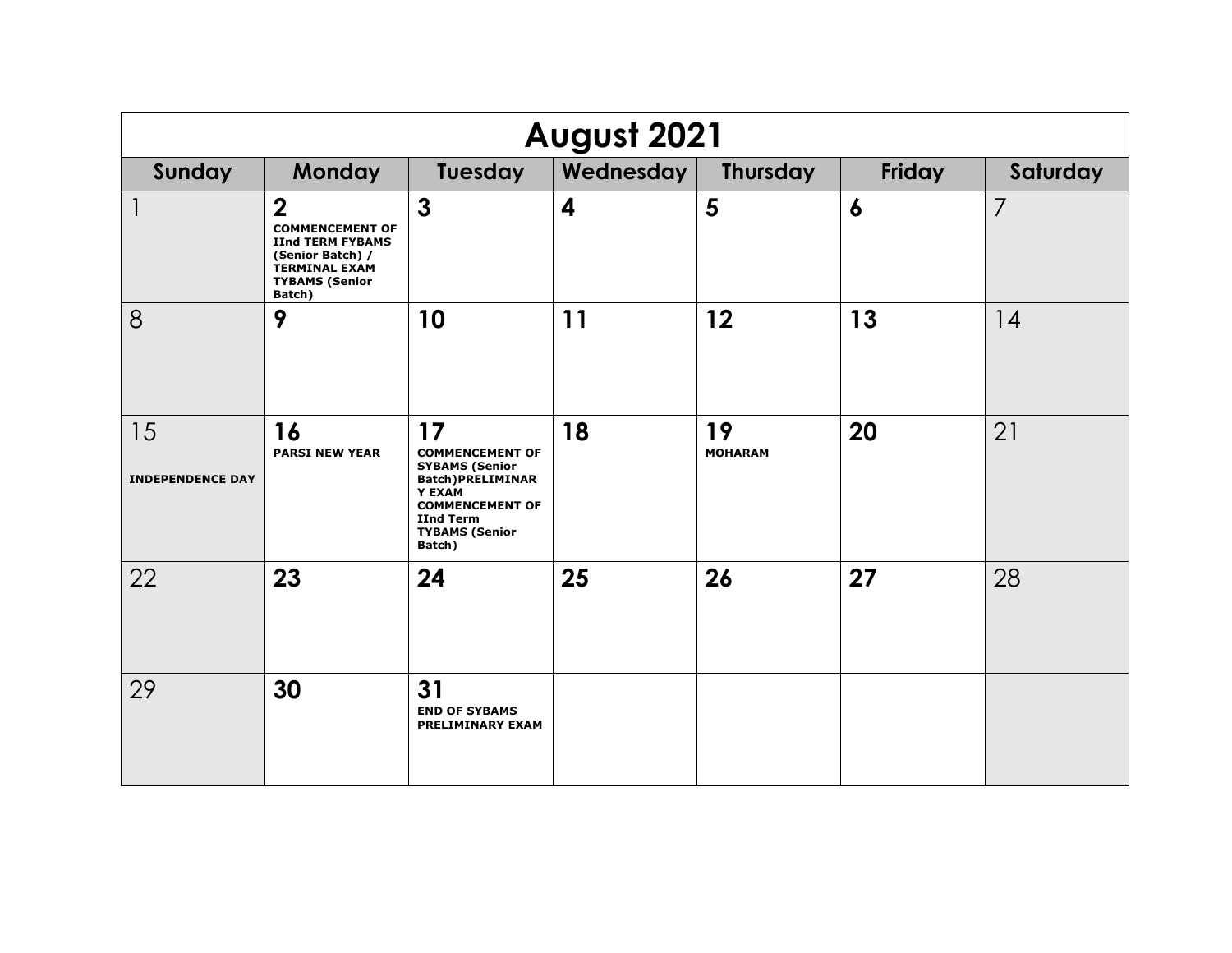| September 2021 |                  |                                                               |    |                  |                               |                |  |  |
|----------------|------------------|---------------------------------------------------------------|----|------------------|-------------------------------|----------------|--|--|
| Sunday         | <b>Monday</b>    | <b>Tuesday</b><br>Wednesday<br>Thursday<br>Friday<br>Saturday |    |                  |                               |                |  |  |
|                |                  |                                                               | 1  | $\boldsymbol{2}$ | $\mathbf{3}$                  | $\overline{4}$ |  |  |
| 5              | $\boldsymbol{6}$ | $\overline{\mathbf{z}}$                                       | 8  | 9                | 10<br><b>GANESH CHATURTHI</b> | 11             |  |  |
| 12             | 13               | 14                                                            | 15 | 16               | 17                            | 18             |  |  |
| 19             | 20               | 21                                                            | 22 | 23               | 24                            | 25             |  |  |
| 26             | 27               | 28                                                            | 29 | 30               |                               |                |  |  |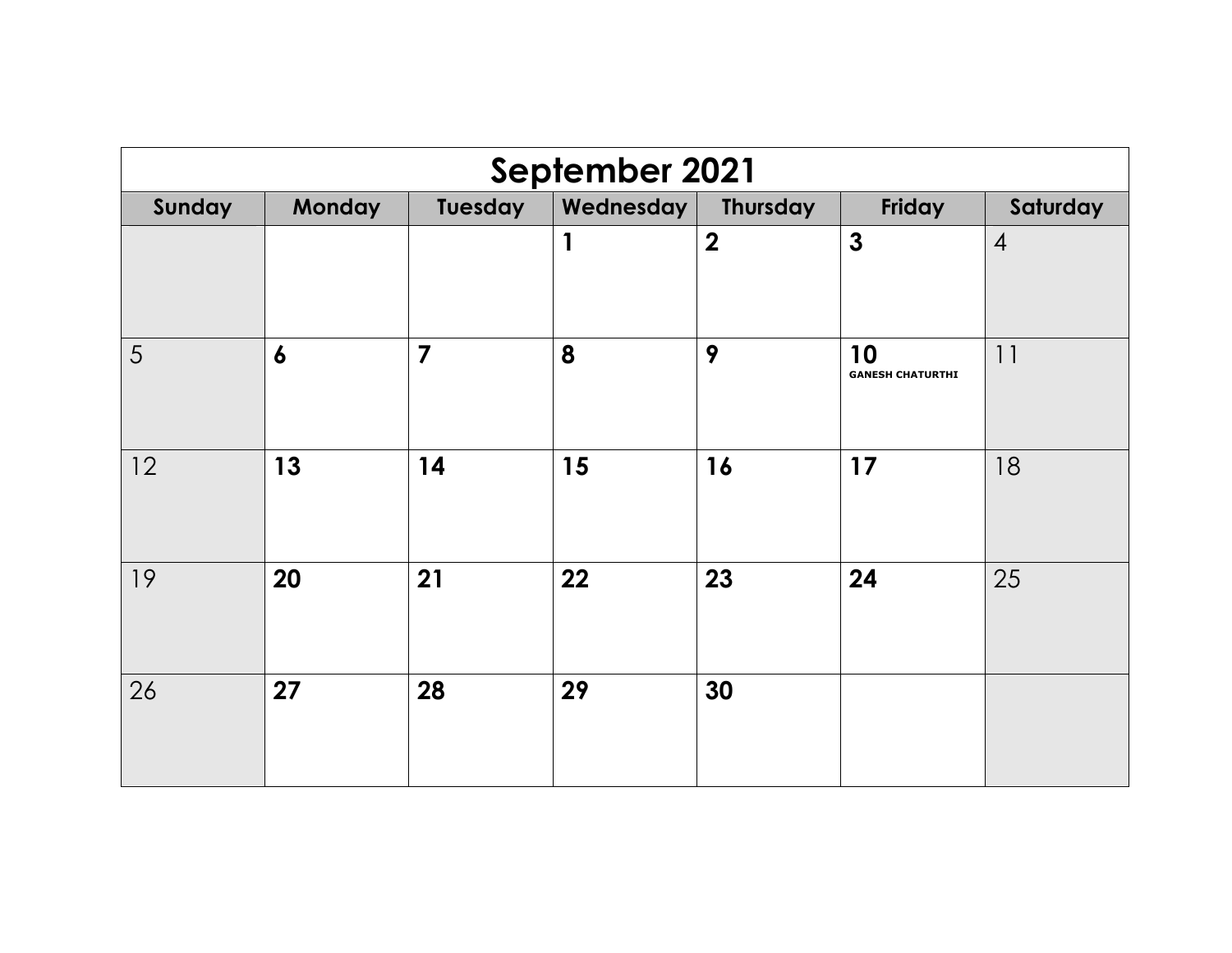| October 2021                 |               |                                                                                                 |                              |                              |                              |                                         |  |
|------------------------------|---------------|-------------------------------------------------------------------------------------------------|------------------------------|------------------------------|------------------------------|-----------------------------------------|--|
| Sunday                       | <b>Monday</b> | <b>Tuesday</b>                                                                                  | Wednesda                     | <b>Thursday</b>              | <b>Friday</b>                | Saturday                                |  |
|                              |               |                                                                                                 |                              |                              | $\mathbf 1$                  | $\overline{2}$<br><b>GANDHI JAYANTI</b> |  |
| 3                            | 4             | 5                                                                                               | $\boldsymbol{6}$             | $\overline{7}$               | 8                            | 9                                       |  |
| 10                           | 11            | $12 \overline{ }$                                                                               | 13                           | 14                           | 15                           | 16                                      |  |
| 17                           | 18            | 19<br><b>ID-E-MILAD</b>                                                                         | 20                           | 21                           | 22                           | 23                                      |  |
| 24                           | 25            | 26<br><b>END OF IInd TERM</b><br><b>SYBAMS (Senior</b><br>Batch)                                | 27<br><b>DIWALI VACATION</b> | 28<br><b>DIWALI VACATION</b> | 29<br><b>DIWALI VACATION</b> | 30<br><b>DIWALI VACATION</b>            |  |
| 31<br><b>DIWALI VACATION</b> |               | <b>NOTE: Educational</b><br><b>Visit Tentative</b><br>depending on<br><b>Covid 19 Situation</b> |                              |                              |                              |                                         |  |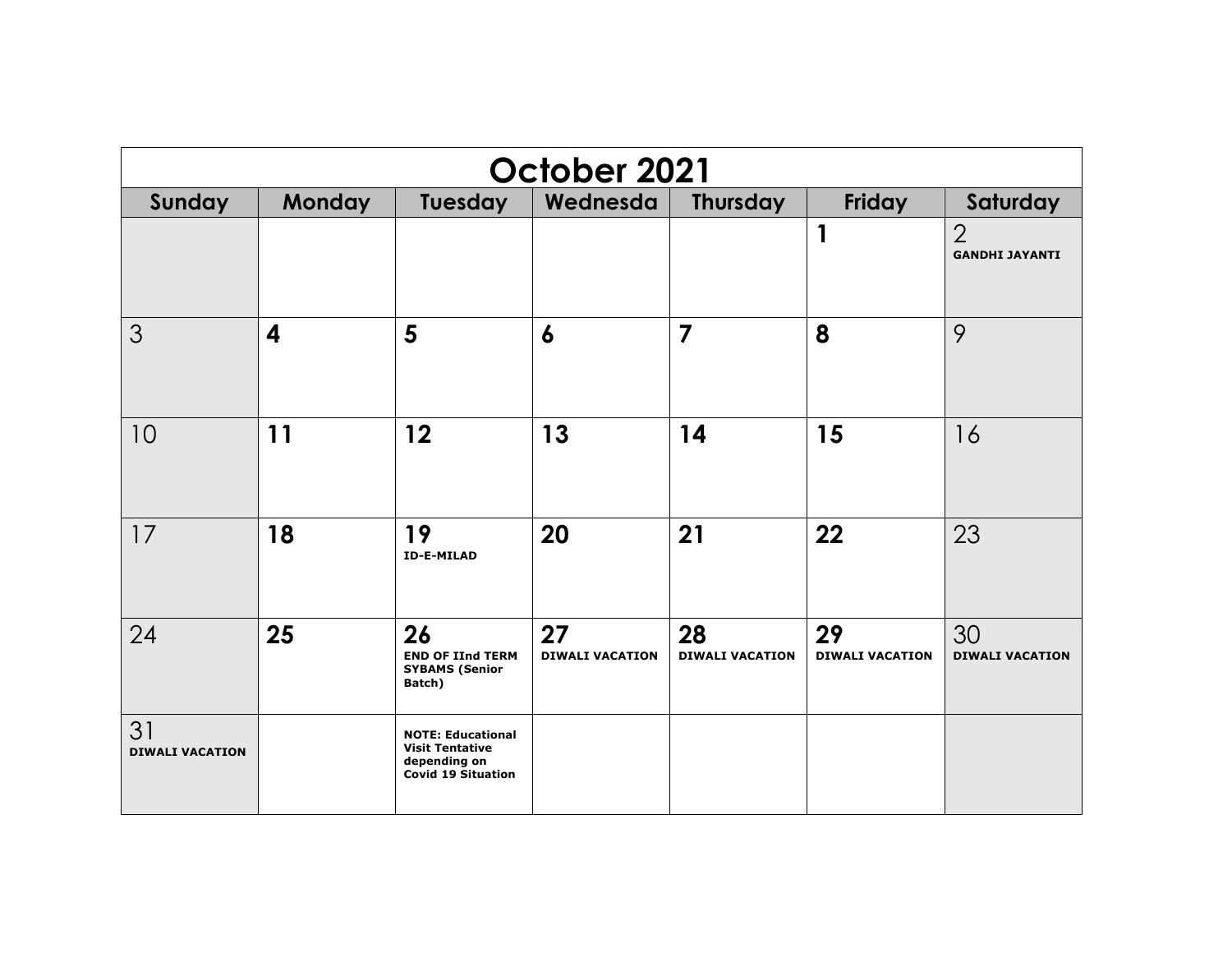| <b>November 2021</b>                     |                             |                             |                                                                                                  |                        |                                          |                        |  |
|------------------------------------------|-----------------------------|-----------------------------|--------------------------------------------------------------------------------------------------|------------------------|------------------------------------------|------------------------|--|
| Sunday                                   | <b>Monday</b>               | Tuesday                     | Wednesday                                                                                        | <b>Thursday</b>        | Friday                                   | Saturday               |  |
|                                          | $\mathbf 1$                 | $\boldsymbol{2}$            | 3                                                                                                | $\boldsymbol{4}$       | 5<br><b>DIWALI VACATION</b>              | $\overline{6}$         |  |
|                                          | <b>DIWALI VACATION</b>      | <b>DIWALI VACATION</b>      | <b>DIWALI VACATION</b>                                                                           | <b>DIWALI VACATION</b> |                                          | <b>DIWALI VACATION</b> |  |
| $\overline{7}$<br><b>DIWALI VACATION</b> | 8<br><b>DIWALI VACATION</b> | 9<br><b>DIWALI VACATION</b> | 10<br><b>COMMENCEMENT OF</b><br><b>SYBAMS (Senior</b><br><b>Batch) UNIVERSITY</b><br><b>EXAM</b> | 11                     | 12                                       | 13                     |  |
| 14                                       | 15                          | 16                          | 17                                                                                               | 18                     | 19<br><b>GURUNANAK</b><br><b>JAYANTI</b> | 20                     |  |
| 21                                       | 22                          | 23                          | 24                                                                                               | 25                     | 26                                       | 27                     |  |
| 28                                       | 29                          | 30                          |                                                                                                  |                        |                                          |                        |  |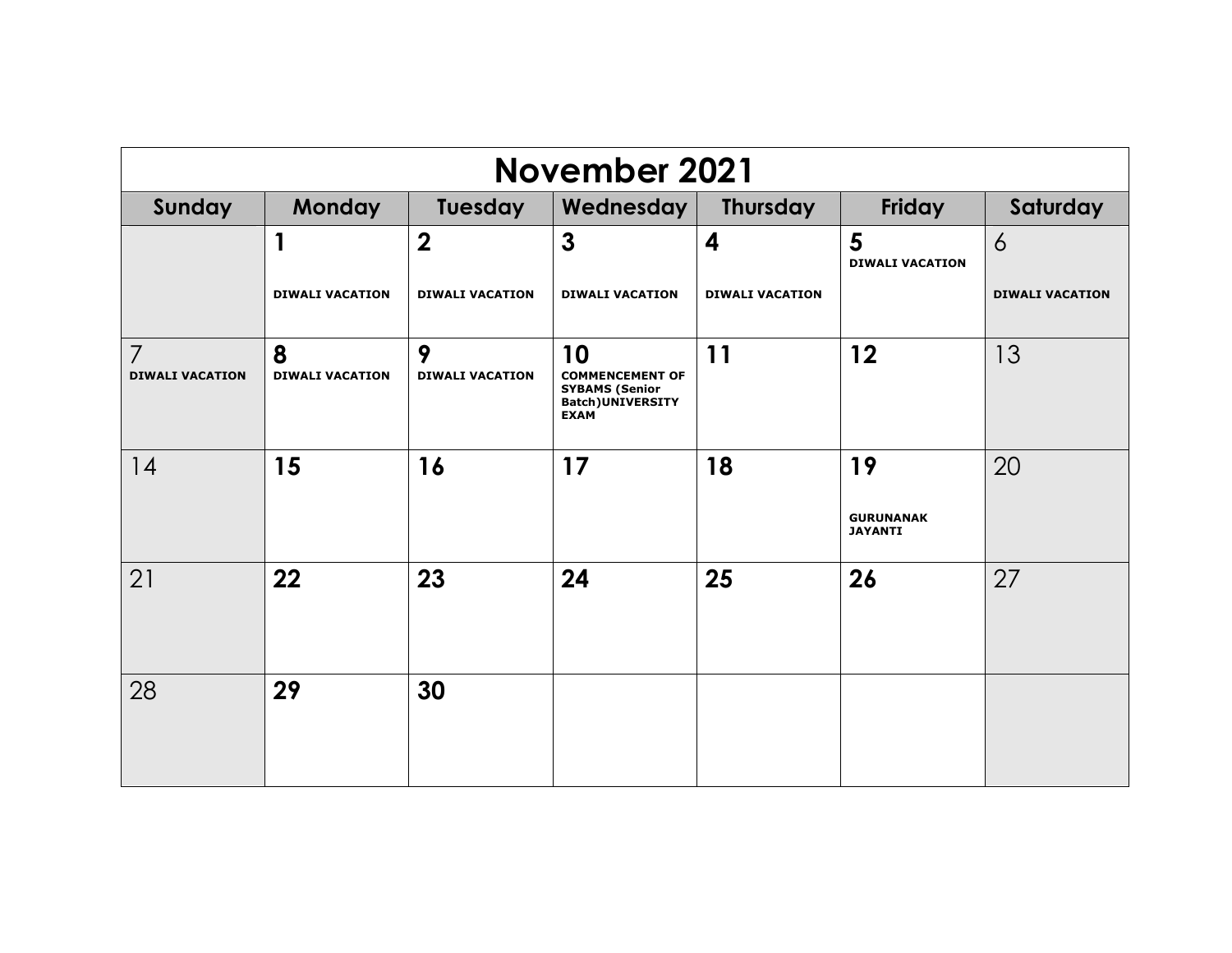| December 2021 |                                                                                     |                                                                                                     |                                                                                                   |                  |                                                                       |                        |  |  |
|---------------|-------------------------------------------------------------------------------------|-----------------------------------------------------------------------------------------------------|---------------------------------------------------------------------------------------------------|------------------|-----------------------------------------------------------------------|------------------------|--|--|
| Sunday        | Tuesday<br>Wednesday<br>Friday<br><b>Monday</b><br><b>Thursday</b><br>Saturday      |                                                                                                     |                                                                                                   |                  |                                                                       |                        |  |  |
|               |                                                                                     |                                                                                                     | 1                                                                                                 | $\boldsymbol{2}$ | $\mathbf{3}$                                                          | $\overline{4}$         |  |  |
| 5             | $\boldsymbol{6}$                                                                    | $\overline{7}$                                                                                      | 8                                                                                                 | 9                | 10                                                                    | 11                     |  |  |
| 12            | 13                                                                                  | 14<br><b>COMMENCEMENT OF</b><br><b>FYBAMS / TYBAMS</b><br>(Senior Batch)<br><b>PRELIMINARY EXAM</b> | 15                                                                                                | 16               | 17                                                                    | 18                     |  |  |
| 19            | 20<br><b>COMMENCEMENT OF</b><br><b>COURSE OF</b><br><b>TYBMAS (Junior</b><br>Batch) | 21                                                                                                  | 22<br><b>COMMENCEMENT OF</b><br><b>IInd TERMINAL</b><br><b>EXAM Fourth Year</b><br>(Senior Batch) | 23               | 24                                                                    | 25<br><b>Christmas</b> |  |  |
| 26            | 27                                                                                  | 28                                                                                                  | 29                                                                                                | 30               | 31<br><b>END OF IInd TERM</b><br><b>FOURTH YEAR</b><br>(Senior Batch) |                        |  |  |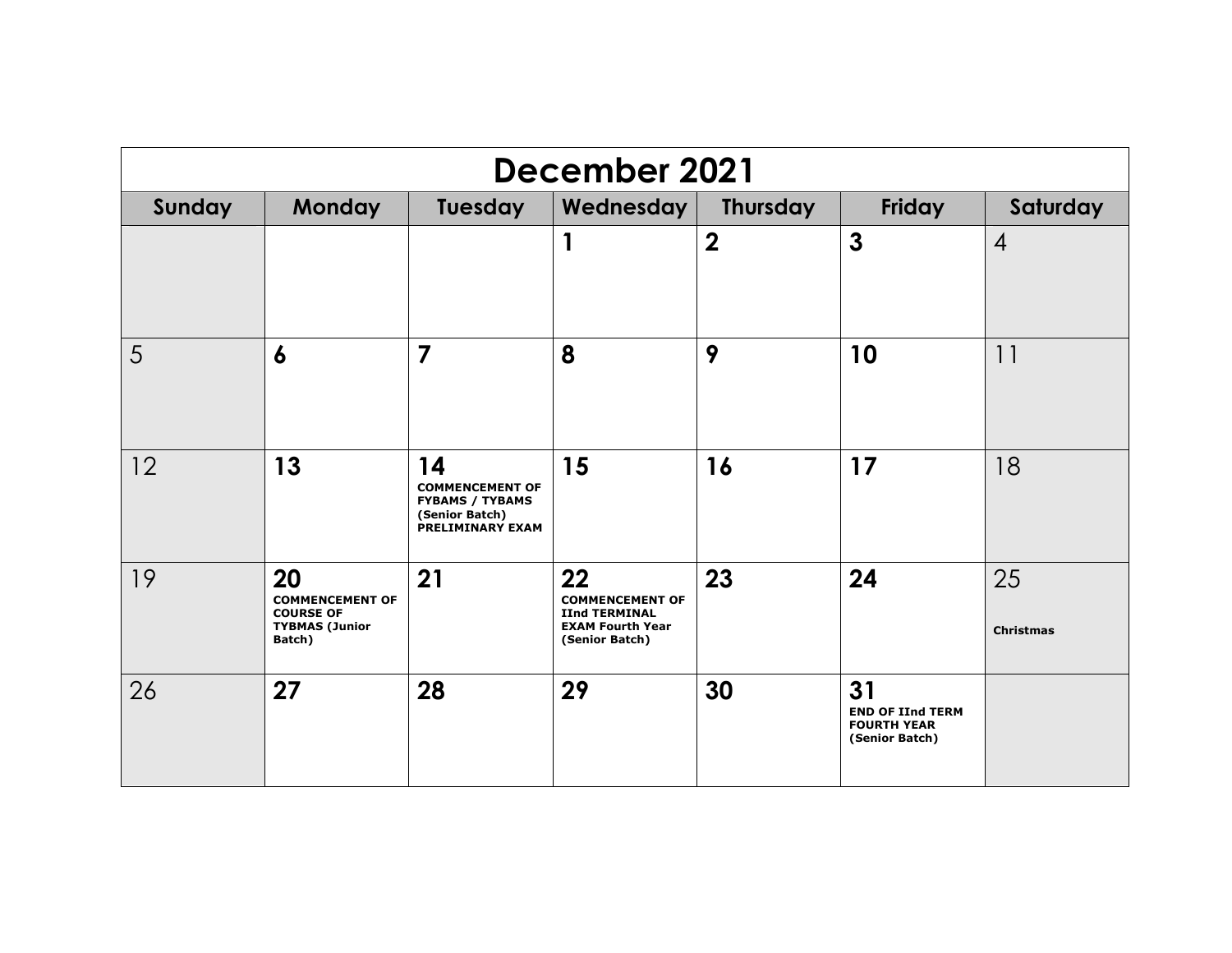| <b>JANUARY 2022</b> |                                                                  |                         |                           |                  |        |                                                                                                        |  |  |
|---------------------|------------------------------------------------------------------|-------------------------|---------------------------|------------------|--------|--------------------------------------------------------------------------------------------------------|--|--|
| Sunday              | Monday                                                           | Tuesday                 | Wednesda                  | <b>Thursday</b>  | Friday | Saturday                                                                                               |  |  |
|                     |                                                                  |                         |                           |                  |        | <b>COMMENCEMENT</b><br><b>OF IInd TERM</b><br><b>FOURTH YEAR</b><br>(Senior Batch)                     |  |  |
| $\overline{2}$      | $\mathbf{3}$                                                     | $\overline{\mathbf{4}}$ | 5                         | $\boldsymbol{6}$ | 7      | 8                                                                                                      |  |  |
| 9                   | 10<br><b>TYBAMS</b><br><b>COMMENCEMENT</b><br>OF VAP SCHEDULE    | 11                      | 12                        | 13               | 14     | 15<br><b>COMMENCEMENT</b><br>OF FYBAMS /<br><b>TYBAMS (Senior</b><br>Batch)<br><b>IINTVERSITY FXAM</b> |  |  |
| 16                  | 17                                                               | 18                      | 19                        | 20               | 21     | 22                                                                                                     |  |  |
| 23                  | 24                                                               | 25                      | 26<br><b>REPUBLIC DAY</b> | 27               | 28     | 29                                                                                                     |  |  |
| 30                  | 31<br><b>END OF IIND TERM</b><br><b>TYBAMS (Senior</b><br>Batch) |                         |                           |                  |        |                                                                                                        |  |  |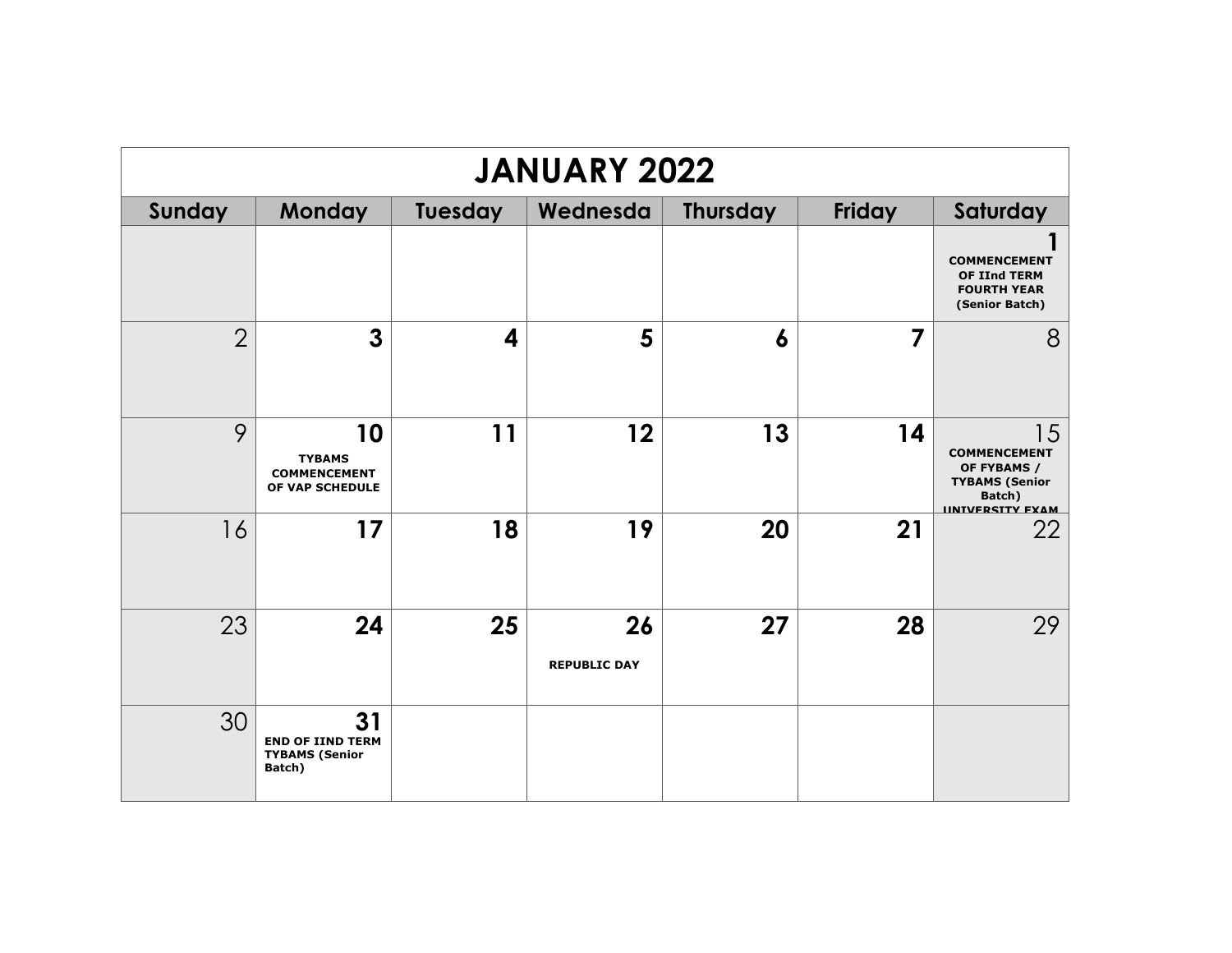| <b>FEBRUARY 2022</b> |                                                                         |                                                                |                |              |    |                                              |  |  |
|----------------------|-------------------------------------------------------------------------|----------------------------------------------------------------|----------------|--------------|----|----------------------------------------------|--|--|
| Sunday               | <b>Monday</b><br>Tuesday<br>Thursday<br>Friday<br>Saturday<br>Wednesday |                                                                |                |              |    |                                              |  |  |
|                      |                                                                         | п                                                              | $\overline{2}$ | $\mathbf{3}$ | 4  | 5                                            |  |  |
|                      |                                                                         | <b>COMMENCEMENT OF</b><br><b>FOURTH YEAR</b><br>(Junior Batch) |                |              |    | <b>COMMENCEMENT OF</b><br><b>FOURTH YEAR</b> |  |  |
|                      |                                                                         |                                                                |                |              |    | <b>VAP Schedule</b>                          |  |  |
| $\overline{6}$       | $\overline{7}$                                                          | 8                                                              | 9              | 10           | 11 | 12                                           |  |  |
| 13                   | 14                                                                      | 15                                                             | 16             | 17           | 18 | 19<br>SHIVAJI JAYANTI                        |  |  |
| 20                   | 21                                                                      | 22                                                             | 23             | 24           | 25 | 26                                           |  |  |
| 27                   | 28                                                                      |                                                                |                |              |    |                                              |  |  |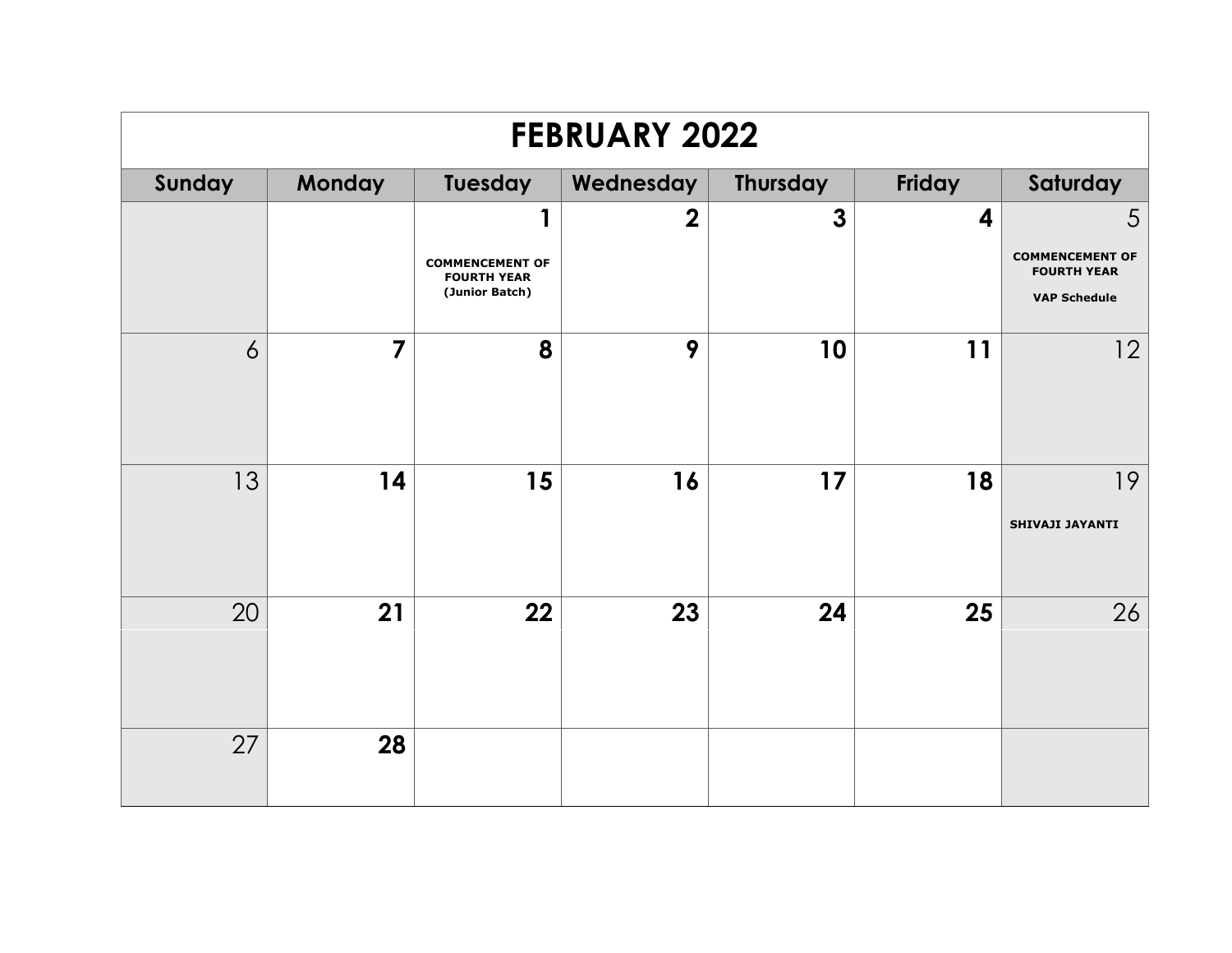| <b>MARCH 2022</b> |        |                                                                                       |               |                                                |                 |            |                 |
|-------------------|--------|---------------------------------------------------------------------------------------|---------------|------------------------------------------------|-----------------|------------|-----------------|
|                   | Sunday | <b>Monday</b>                                                                         | Tuesday       | Wednesday                                      | <b>Thursday</b> | Friday     | Saturday        |
|                   |        |                                                                                       | 1             | $\mathbf 2$                                    | $\mathbf{3}$    | 4          | $5\overline{)}$ |
|                   |        |                                                                                       | MAHASHIVRATRI | <b>COMMENCEMENT OF</b><br><b>PG FIRST YEAR</b> |                 |            |                 |
| $\overline{6}$    |        | $\overline{7}$                                                                        | 8             | 9                                              | 10              | 11         | 2               |
| 13                |        | 14<br><b>COMMENCEMENT OF</b><br><b>Ist TERM OF</b><br><b>SYBAMS (Junior</b><br>Batch) | 15            | 16                                             | 17              | 18<br>HOLI | 19              |
| 20                |        | 21                                                                                    | 22            | 23                                             | 24              | 25         | 26              |
|                   | 27     | 28                                                                                    | 29            | 30                                             | 31              |            |                 |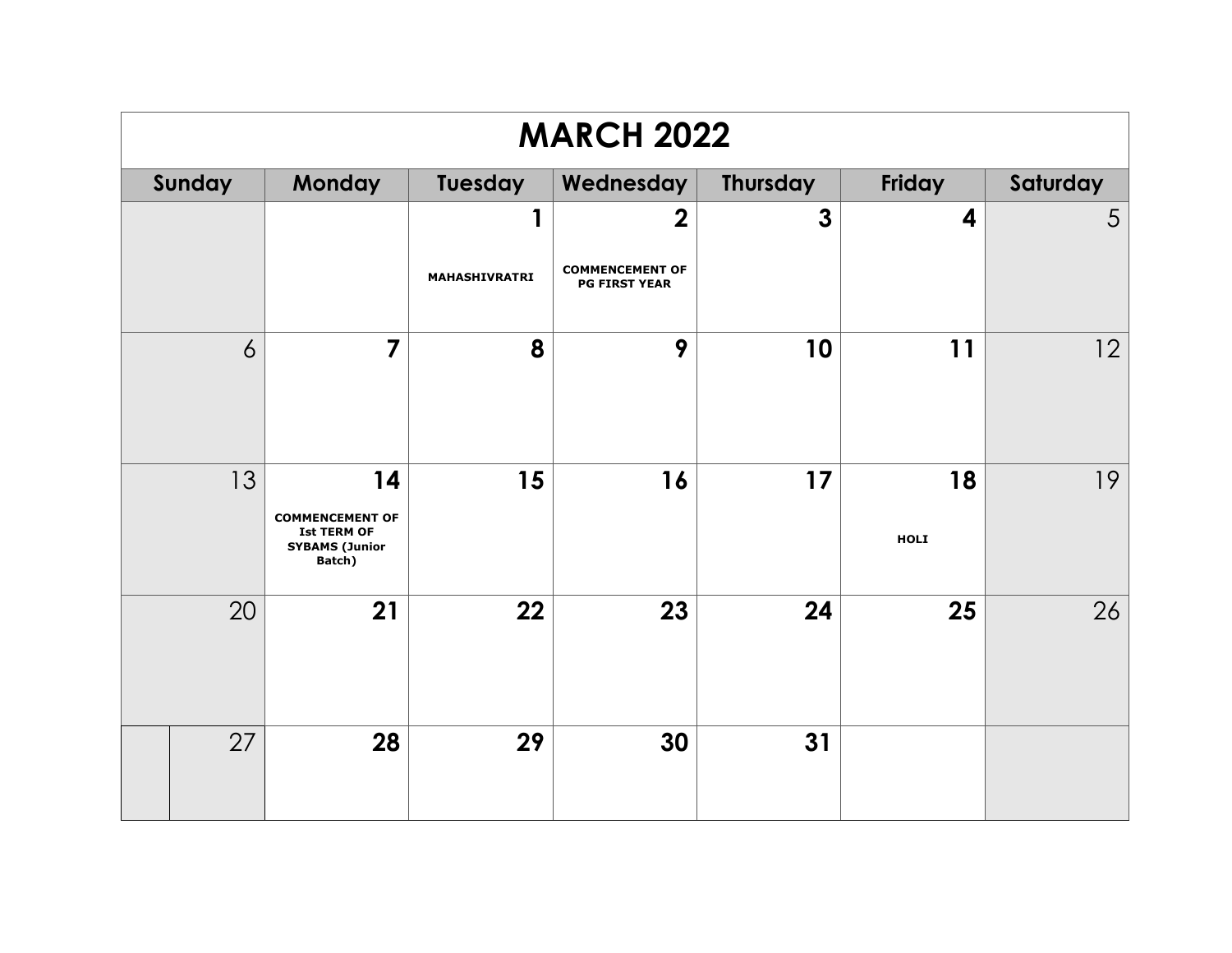| <b>APRIL 2022</b>          |                                                                                                         |                |          |                                         |                                                    |                                                                                                                                          |  |
|----------------------------|---------------------------------------------------------------------------------------------------------|----------------|----------|-----------------------------------------|----------------------------------------------------|------------------------------------------------------------------------------------------------------------------------------------------|--|
| Sunday                     | <b>Monday</b>                                                                                           | <b>Tuesday</b> | Wednesda | Thursday                                | <b>Friday</b>                                      | Saturday                                                                                                                                 |  |
|                            |                                                                                                         |                |          |                                         |                                                    | $\overline{2}$<br><b>GUDI PADVA</b>                                                                                                      |  |
| 3                          | 4                                                                                                       | 5              | 6        | $\overline{7}$                          | 8                                                  | 9                                                                                                                                        |  |
| 10<br><b>RAMNAVAMI</b>     | 11<br><b>COURSE</b><br><b>COMMENCEMENT</b><br>OF FYBAMS (18<br>Months)                                  | 12             | 13       | 14<br><b>AMBEDKAR</b><br><b>JAYANTI</b> | 15<br><b>GOOD FRIDAY</b><br><b>MAHAVIR JAYANTI</b> | 16                                                                                                                                       |  |
| 17<br><b>Easter Sunday</b> | 18<br><b>TENTATIVE</b><br><b>COMMENCEMENT</b><br>OF PRELIMINARY<br><b>EXAM OF FOURTH</b><br><b>YEAR</b> | 19             | 20       | 21                                      | 22                                                 | 23                                                                                                                                       |  |
| 24                         | 25                                                                                                      | 26             | 27       | 28                                      | 29                                                 | 30<br><b>TENTATIVE END OF</b><br><b>PRELIMIANRY</b><br><b>EXAM FOURTH</b><br><b>YEAR</b><br><b>TYBAMS END OF</b><br><b>VAP SSCHEDULE</b> |  |